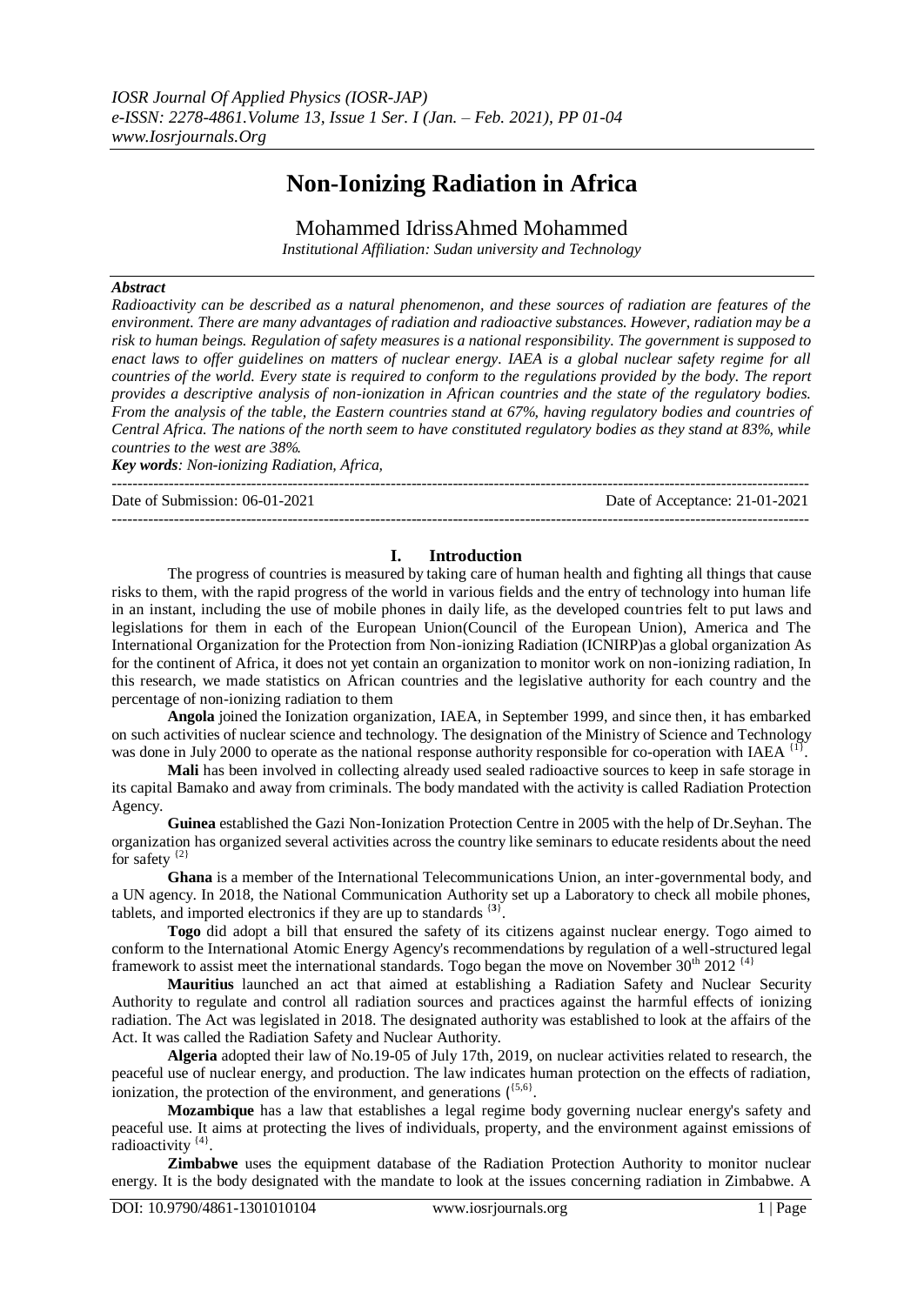study was conducted in Zimbabwe from the Radiation Protection Authority database to look at a detailed analysis of licensed radiological equipment resources in Zimbabwe<sup>{4}</sup>.

**Burundi** is a country found in the Eastern region of Africa. The Atomic Energy Council established in 2008 in Burundi was in co-ordination with the provision of Act mandated with the regulation of peaceful use of atomic energy. The structural body consists of a secretariat, which is the critical organ in managing the body  $^{4}$ 

**Nigeria** established n authority in December 2013 called the Nigerian Authority for Atomic Energy. The aim was to supervise, coordinate, and promote peaceful nuclear applications.

**Uganda** has a body that regulates nuclear energy known as The Uganda National Radiation Protection Service, established in 1970 by an Act of parliament. It was established to oversee and enforce radiation sources' safety, protect the people, environment from emission of radiation and radioactive wastes. In Uganda, studies have been done to ascertain the current activities of NRPS in radiation protection. Uganda is one of the few countries in Africa that established radiation protection and safety in the 1970s.

**Burkina Faso** is a country from West Africa which is a member of the IAEA since 1998. Its body that regulates nuclear energy is known as Burkina Faso nuclear safety regulatory body. Studies have been done in Burkina Faso to ascertain the state accounting system for and control of nuclear material. The body is alongside the Secretariat Technique Energy Nuclear, which also has the mandate to regulate nuclear energy  $\left\{\frac{9}{2}\right\}$ 

**Kenya** amended the 1982 Radiation Protection Act in 2018 to enhance the national legal and regulatory regime to conform to international standards. The body that regulates radiation and nuclear energy was established in 2018, known as the Radiation Protection Board. Its mandate is to regulate national-wide nuclear security and nuclear safeguards and secure the management of radioactive wastes  $\frac{1}{4}$ 

**Tanzania** established the Tanzania Atomic Energy Commission by an Act of parliament of 2003. It is designated at protecting the public and the environment against the effects of the use of both ionizing and nonionizing radiation. Together with other institutions, the commission researched measurements of electric field strength around cell phone base stations in the country. The research aimed at observing the levels of EMF exposure that are exposed to the members of the public  $\{7\}$ .

**Rwanda** has the Regulatory Authority that has done a lot since 2013. It is the body that regulates nuclear energy in Rwanda. It has embarked on its role, purchasing equipment to deal with radiation in the country.

**Ethiopia.** The nuclear techniques application in Ethiopia started in the 1960s in the medical field and later in other fields. The National Radiation Protection Authority is designated with the mandate to regulate nuclear energy in the country. It was established in 1993. It aimed to regulate the activities of nuclear energy as well as conform to international standards. There are several studies done in Ethiopia. Some aimed at describing the status of the safety of radiation sources and the security of radioactive materials  $\frac{1}{(5)}$ 

**Chad** has an authority that regulates nuclear energy known as The Chadian Agency Radiation Protection and Nuclear Security. The law created the authority in 2008 to ensure the physical protection of nuclear emissions and ionization radiation sources.

**Democratic Republic of Congo (DRC)** enacted an Act in 2002 of Regulatory Framework Nuclear of the DRC to regulate nuclear energy. Its mandate was to prepare, among other things, the regulations and set guidance on the need exercise protection and safety of nuclear emissions.

**Lesotho** passed the radiation Protection Agency Bill of 2018, which aimed at saving many patients of cancer.

**Namibia** has the National Radiation Protection Authority, which serves as the atomic energy and radiation protection act administrator. It is established as an independent regulatory body to regulate nuclear energy.

**Senegal** has a regulatory authority body that does inventory on sources of ionizing radiation and nuclear material. It was established in 2011.

**Seychelles** enacted an act of parliament that protects persons, society, and the environment against the harmful effects of ionizing radiation. It was established in 2014. It has a competent authority under the Ministry of Energy.

**Comoros** is a country found in the Eastern part of Africa. Comoros has not established an authority to regulate nuclear energy.

**The Gambia** is also found in the West part of Africa. An Atomic Energy Protection bill passed to offer protection to the members of the public and environment.

**Sierra Leon** is found in West Africa. No much on the nuclear program.

**Guinea Bissau** is a country in West Africa. The communication Authority of Guinea Bissau provides safety precautions on the use of electric objects.

**Ivory Coast** is found in the west part of Africa.

**Cape Verde** is a state found in West Africa. There is not yet an established authority to deal with the emissions of ionizing radiation.

**Niger** is found in West Africa. It has a comprehensive nuclear legal framework that provides for the establishment of an authority.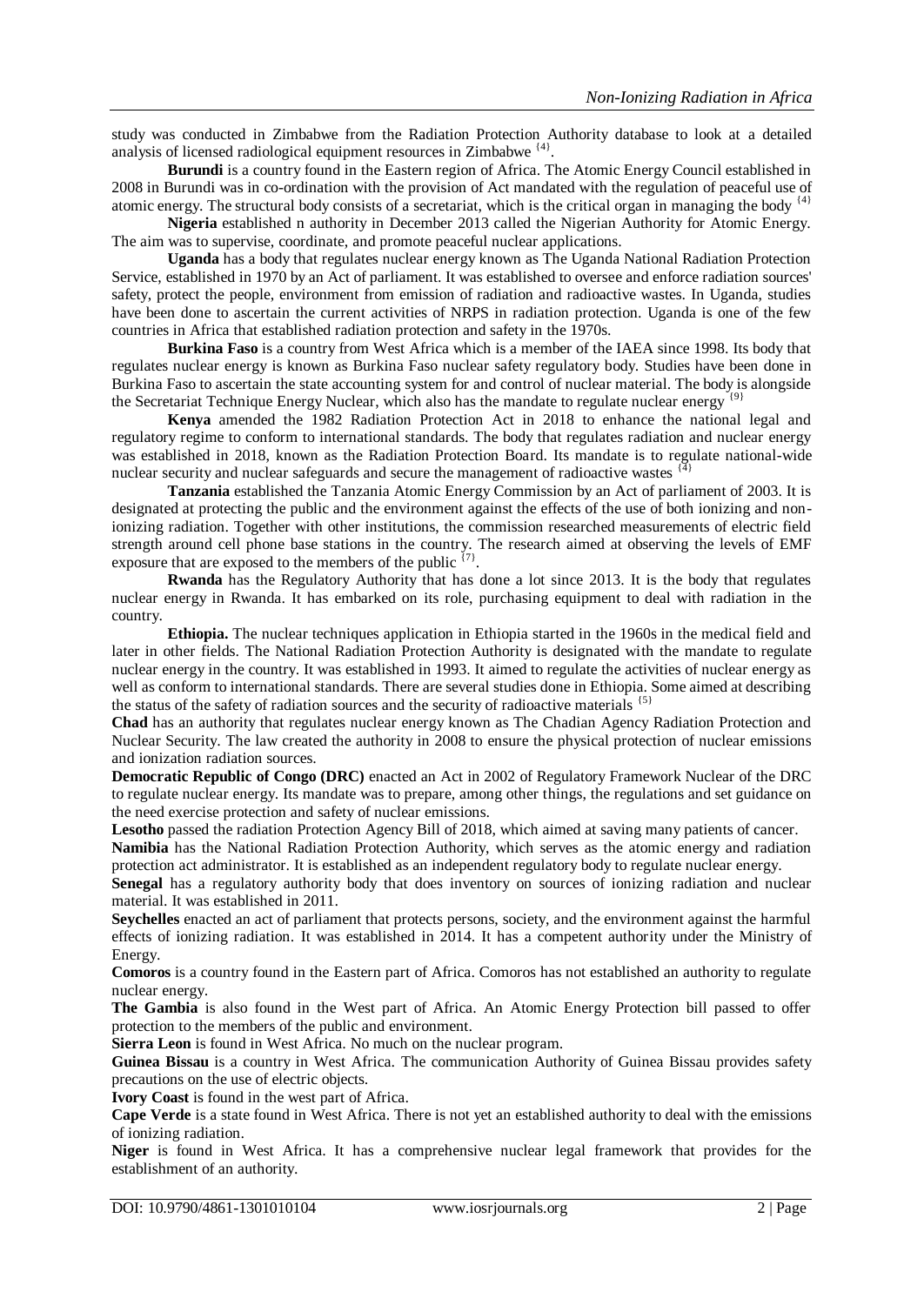**Benin** is found in West Africa. No provision of energy reports in the country.

**Madagascar** is in the region of Eastern Africa. It does not have any authority to regulate nuclear energy.

**Liberia** is a country in West Africa. There are no established authority bodies for nuclear energy regulation. **Djibouti** is found in the Eastern part of Africa. It has no regulatory body on nuclear energy.

**Somali** is located in the lower part of Eastern Africa. Researches have been conducted to ascertain the effect of mobile phones by radiation.

**Southern Sudan** is the newest country in Africa, located in the Eastern part. Little is known of its operations on nuclear energy.

**Sudan It has a separate legislation for the legislation on ionizing radiation and non-ionizing radiation**

**Gabon** is found in the Central part of Africa. It has not established the authority for nuclear energy regulation. **The Central Republic** of Africa is part of countries found in Central Africa. No authorities for regulation of nuclear energy.

**Mauritania** is located in West Africa. The authority to regulate nuclear energy is not established.

**Libya** had put a lot of emphasis on nuclear energy since 1982 when an Act of law was enacted. A National Commission on Radiation was established according to Act number 2.

**Sudan** is a country in the northern part of Africa. Studies have been conducted to establish the effects of radiation on the use of cell phones—no established authority to deal with ionization ("Algeria - Health," n.d.).

**Egypt** started radiation protection in the early 1950s. It has embarked on Radiation protection Activities, which are the Atomic Energy Authority's duties by the Act of 288 (8).

**Tunisia** is located in the northern part of Africa. Little is known of its activities on nuclear energy.

**Morocco** has several nuclear-related institutions. The National Centre for Energy and Nuclear Science and Technology is a public organization established in 1986 to research energy and promote its application in different sectors of the economy and social well-being.

**Sao Tome Principe,** it's a country in Central Africa. It has several missed in international forums for the resolution of nuclear radiation threats.

**Cameroon** passed the bill, which allowed for the general framework for radiological and nuclear safety, security, civil liability. An authority in charge of regulation and regulatory control was created.

**Swaziland's** workplace health and safety laws are contained mostly in industries, the Machinery and Construction Works Act of 1972, and the occupational safety and health of 2001.

**Eritrea** is located in the Eastern part of Africa. Little is known of its operation on nuclear energy.

**Malawi** government has enacted an Act of parliament to provide adequate protection of the public and the environment now and shortly against the effects of ionization. The Atomic Energy Regulatory Authority was established to provide governance and management on matters of nuclear energy.

# **II. Result and discussion**

We have distributed the African countries according to geographical regions, and each country has been studied in terms of the authorities concerned with non-ionizing radiation, according to the table shown below.

| Region in Africa | Number of<br><b>Countries</b> | <b>Have the Authority of</b><br><b>Non-Ionizing Radiation</b> | $\frac{0}{0}$ | Have no you Authority of<br><b>Non-Ionizing Radiation</b> | $\frac{0}{2}$ |
|------------------|-------------------------------|---------------------------------------------------------------|---------------|-----------------------------------------------------------|---------------|
| Eastern          | 18                            | 12                                                            | 67%           |                                                           | 33%           |
| West Africa      | 16                            | n                                                             | 38%           | 10                                                        | 62%           |
| Central Africa   |                               |                                                               | 67%           |                                                           | 33%           |
| Southern Africa  |                               |                                                               | 40%           |                                                           | 60%           |
| Northern Africa  |                               |                                                               | 83%           |                                                           | 17%           |